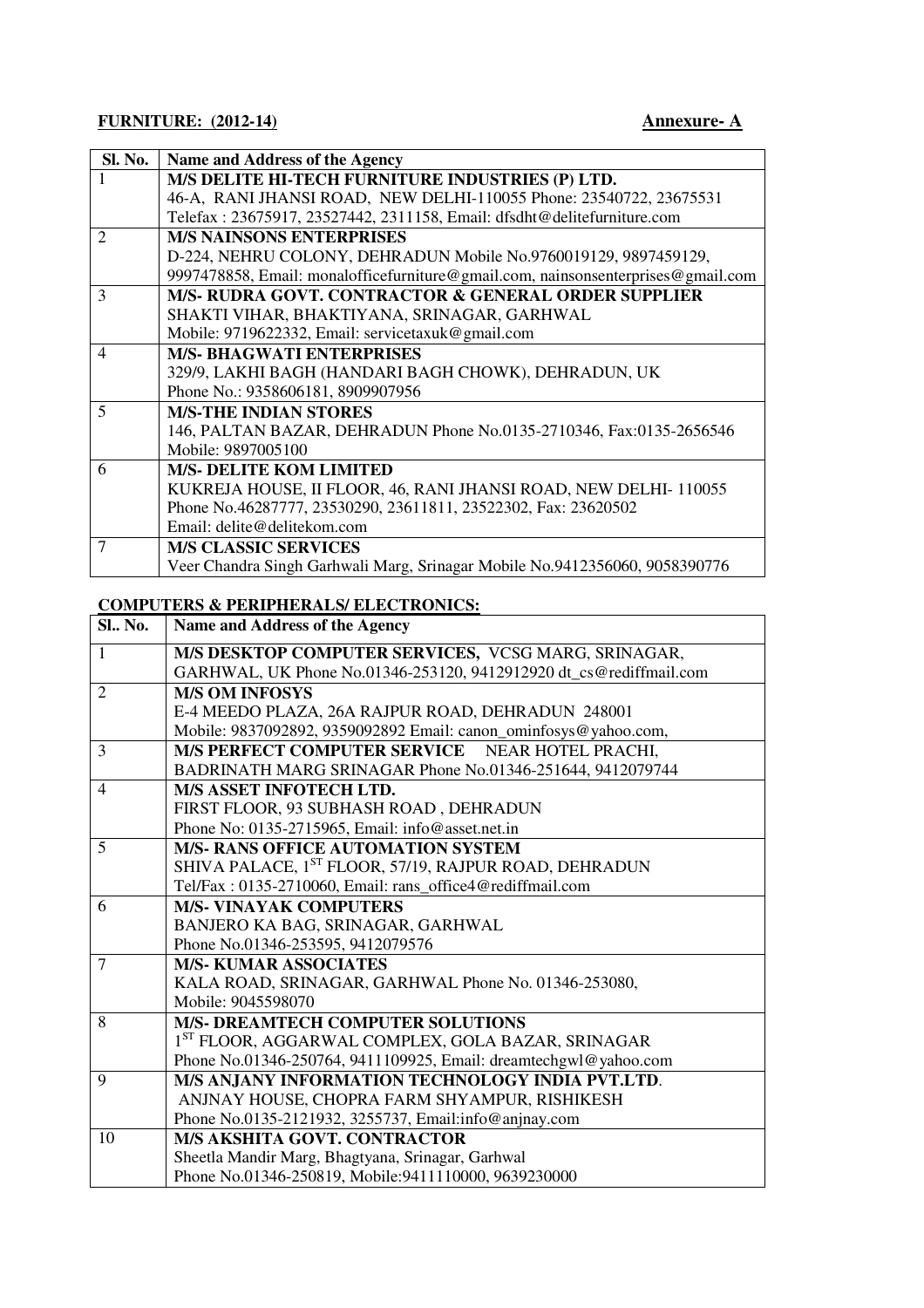## **LABORATORY INSTRUMENTS/CHEMICALS ETC.:**

| <b>Sl.</b> , No. | Name and Address of the Agency                                                                                             |
|------------------|----------------------------------------------------------------------------------------------------------------------------|
| $\mathbf{1}$     | <b>M/S HV TECHNOLOGIES</b>                                                                                                 |
|                  | 114/1 MAHEHENDRA VIHAR, BALLUPUR ROAD BEHIND HOTEL SURBHI                                                                  |
|                  | DEHRADUN. Ph.0135-2625520, Mob.7500464464 e-mail:infohvt@gmail.com                                                         |
| 2                | <b>M/S- TWOMEN'S BUSINESS ORGANIZATION</b>                                                                                 |
|                  | GOLCHA COMPOUND, HALDWANI, NAINITAL, UK, 05946-220710,<br>09719418920                                                      |
| 3                | <b>M/S HIMGIRI TRADERS,</b>                                                                                                |
|                  | 212 KANWALI ROAD, DEHRADUN 248001, 0135-2722111, Mob.9837381131                                                            |
|                  | E-mail:himgiri_traders@rediffmail.com                                                                                      |
| $\overline{4}$   | <b>M/S HARRISON ENTERPRISES</b>                                                                                            |
|                  | 5625/27, BASTI HARPHOOL SINGH, SADAR THANA ROAD SADAR BAZAR,                                                               |
|                  | DELHI 110006. Ph.011-23517619                                                                                              |
| 5                | <b>M/S PELICAN EQUIPMENTS</b>                                                                                              |
|                  | NO.38, IIND FLOOR BURKIT ROAD, T. NAGAR CHENNAI 17                                                                         |
|                  | Mobile 9444393550, 9144-24341830/24347554/42128960                                                                         |
|                  | E-mail:pelican@pelicanequipments.com / pelican_equip@hotmail.com                                                           |
| 6                | <b>M/S BALAJI TRADERS</b>                                                                                                  |
|                  | 16TH RISHILOK COLONY, RISHILOK, RISHIKESH, UK                                                                              |
| 7                | <b>M/S SHRI ENTERPRISES</b>                                                                                                |
|                  | 823, SIRMOUR STREET, KAULAGARH ROAD DEHRADUN. Ph.0135-2758957,                                                             |
|                  | 3296038, Mob.9412053066, E-mail:shri.shri@hotmail.com                                                                      |
| 8                | M/S UTTARAKHAND EDUCATIONAL MATERIAL                                                                                       |
|                  | Central. VCSG Marg Srinagar Garhwal, UK Ph. 01346-252179, 252541, 9412079836                                               |
| 9                | <b>M/S SHIVAM ENTERPRISES</b><br>197, SUBHASA BANKHANDI, RISHIKESH, 249201 DIST- DEHRADUN, UK                              |
|                  | Mobile 9412005952, Fax 0135-2438113                                                                                        |
| 10               | <b>M/S-DIVYA REMEDIES</b>                                                                                                  |
|                  | L-119, 1ST FLOOR, SHIVALIK NAGAR, BHEL, HARIDWAR, UK-249403                                                                |
|                  | Ph.No.01334-231526, 09368788811, E-mail:divyaremidies@gmail.com                                                            |
| 11               | <b>M/S- DEVBHOOMI TRADERS</b>                                                                                              |
|                  | 67-A, AJABPUR KALAN, NEAR MATHURAWALA RAILWAY CROSSING,                                                                    |
|                  | DEHRADUN. Ph.No.9456709152                                                                                                 |
| 12               | M/S LCGC CHROM CONSUMABLES LLP                                                                                             |
|                  | LCGC Tower, 161/166 Paigah Colony Off S.P. Road, Hyderabad-500003                                                          |
|                  | Ph.040-66315242/43 E-mail:chrom@lcgcindia.com info@lcgcindia.com                                                           |
| 13               | M/S UNIVERSAL SCIENTIFIC INSTRUMENTS & CHEMICALS                                                                           |
|                  | Agarwal Market Ground Floor Srinagar Garhwal UK. Mob.9412079256, 9412079839                                                |
| 14               | <b>M/S TRIWINI SCIENTIFIC MATERIAL CENTRE</b>                                                                              |
|                  | Pundir commircial Complex, Kala Road, Srinagar, Garhwal U.K. Ph.01346-253801,                                              |
|                  | Mob.9412079368                                                                                                             |
| 15               | M/S ZENITH SCIENTIFIC LAB INSTRUMENTATION                                                                                  |
|                  | 5, Hotel Him Place, Hridwar Road, Dehradun UK. Mob.9456708547, 9219612903<br>E-mail:info@zenithscientific.com              |
| 16               | <b>M/S MACFLOW ENGINEERING PVT LTD</b>                                                                                     |
|                  |                                                                                                                            |
|                  | B.O 4/6, Sector-5, Rajinder Nagar, Sahibabad, Ghaziabad - 201005<br>Mob.9971077177, 9810348836, E-mail:macflow@macflow.net |
| 17               | <b>M/S MACRO SCIENTIFIC WORK PVT. LTD.</b>                                                                                 |
|                  | B-35/3, G.T. Karnal Road Industrial Area, DELhi-110033, Mobile 9810110476                                                  |
|                  | E-mail:info@macroscientificworks.com                                                                                       |
|                  |                                                                                                                            |